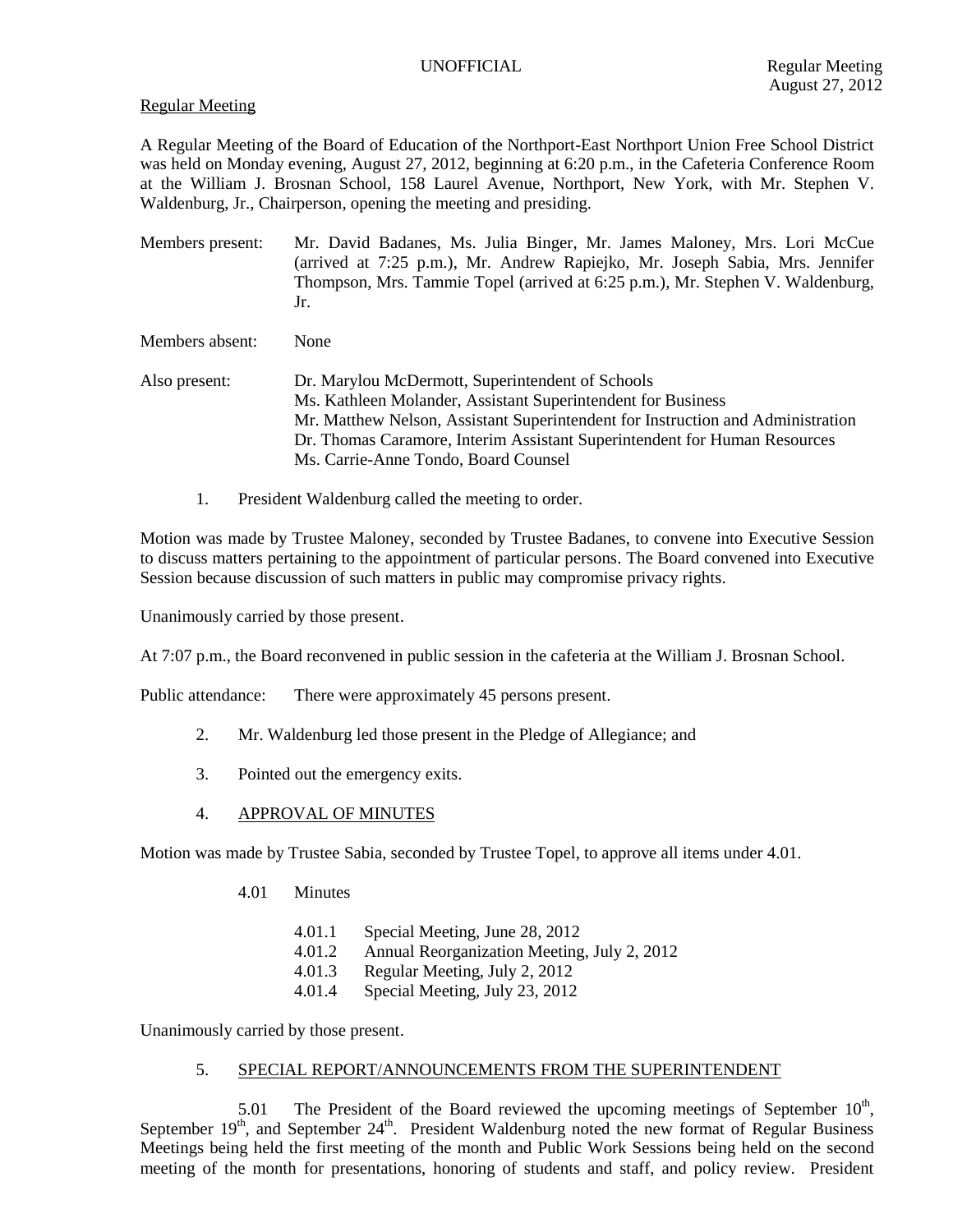Waldenburg stated the Board will re-evaluate the effectiveness of the changes to the meetings format in December.

Trustee Rapiejko stated that he had concerns about the public being aware of the changes in the Board meetings. Mr. Rapiejko noted that the school calendar, which was mailed to all residents, had the original Board meetings schedule printed in it.

Superintendent McDermott stated that a notice will be placed on the District's website informing the public of the changes to the Board meetings. In addition, a special mailing with be sent to each residence in the District informing them of the changes.

Superintendent McDermott stated that a special edition of "Our Schools" will be sent home the beginning of September informing the public of the referendums on the September  $19<sup>th</sup>$  ballot.

## 6. COMMUNICATIONS

6.01 Letter from Ms. Danielle McQuade, et.al, to the Board of Education, received August 6, 2012, re: Bus H to East Northport Middle School

Ms. McQuade addressed the Board stating that she is here representing 22 children who attend East Northport Middle School. Ms. McQuade stated that Bus H to East Northport Middle School was taken away due to a child safety zone study that occurred on June 18, 2012. Ms. McQuade stated that the survey was conducted during the last week of school when finals were going on and not all children were required to be in attendance at the start of the school day. Ms. McQuade stated that the traffic volume on June  $18<sup>th</sup>$ did not represent the true volume of vehicles on a normal school day. In addition to the hazardous conditions the students would encounter along the route, road construction is also taking place. Ms. McQuade requested that the Board reconsider the elimination of Bus H to East Northport Middle School.

There was a discussion regarding the hazardous road conditions along Pulaski Road, the length of time for completion of the road work, the number of accidents in the area, obtaining additional crossing guards, and granting a temporary or emergency waiver.

Dr. McDermott stated that the District takes the safety of all children very seriously and she will contact state and local authorities to come up with a resolution to the safety issue.

6.02 E-mail from Ms. Denise Mumm, UTN-EN, to the Board of Education, received August 21, 2012, re: Salaries and Compensation of Cabinet

Ms. Mumm read her letter to the Board stating that at the July 2, 2012 Board Meeting the Superintendent proposed and received salary increases for the Superintendent for Business and the Superintendent for Instruction and Administration. Ms. Mumm stated that no givebacks were asked for and no increased contribution to health care costs requested. Ms. Mumm stated that a Board Policy that delineates a salary floor for officers, has no independent review of performance, and keeps the status quo for other costly benefits, is a policy that should be revisited. Ms. Mumm stated that during these economically challenging times everyone needs to get by with less and asked where the givebacks are.

## 7. PUBLIC PARTICIPATION

Name Comment

Walter Janketic Stated that his son was accepted to St. John the Baptist on August  $22<sup>nd</sup>$ Parent and he immediately brought the request for transportation form to the transportation department. He stated that he was told that if the request was not received by the District by April 1<sup>st</sup>, transportation could not be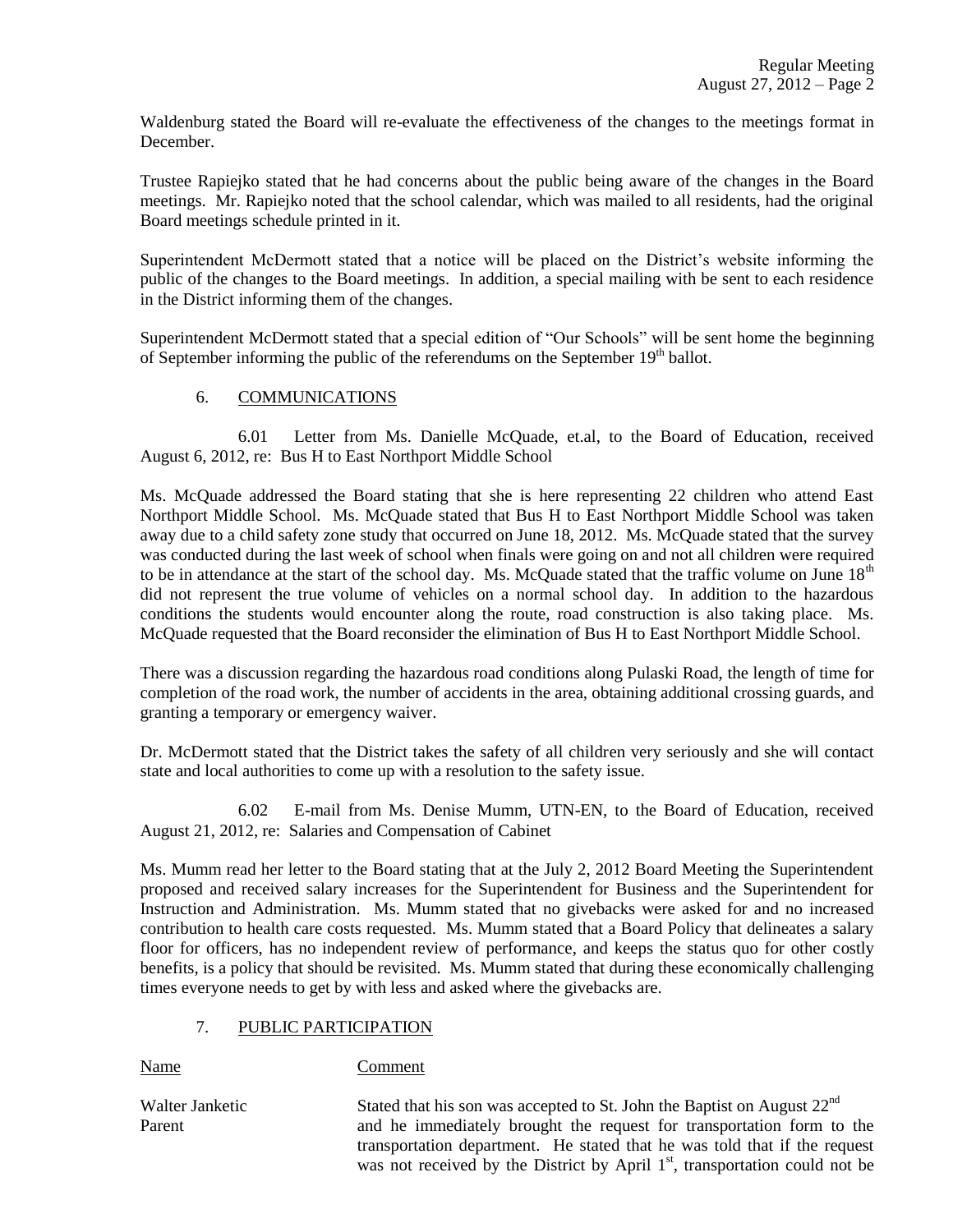provided. Mr. Janketic stated that both parents work and he needs the transportation for his son.

President Waldenburg stated that the April  $1<sup>st</sup>$  deadline is by statute and that within the statute is the ability to provide transportation for someone who applies after the date as long as there is no additional expense to the District.

Ms. Patricia McGrane, Transportation Supervisor, stated that it would cost the District approximately an additional \$14,000.00 per year to transport Mr. Janketic's son to St. John the Baptist.

| Caryn Burns  | Stated that she decided to transfer her daughter from Friend's Academy to<br>LuHi in May and was told in the admissions process that her daughter<br>would get transportation. Ms. Burns stated that in mid May she was<br>notified that the transportation request was rejected. Ms. Burns stated that<br>the District can't deny a child the opportunity to get into private school.<br>Ms. Burns stated that she was hoping the Board could do something<br>regarding the transportation. |  |  |  |  |
|--------------|----------------------------------------------------------------------------------------------------------------------------------------------------------------------------------------------------------------------------------------------------------------------------------------------------------------------------------------------------------------------------------------------------------------------------------------------------------------------------------------------|--|--|--|--|
| Parent       |                                                                                                                                                                                                                                                                                                                                                                                                                                                                                              |  |  |  |  |
| Debbie Ronan | Ms. Ronan asked what the kindergarten class size was throughout the                                                                                                                                                                                                                                                                                                                                                                                                                          |  |  |  |  |
| Parent       | District. Ms. Ronan stated that kindergarten class size should be closely<br>looked at and not go any higher.                                                                                                                                                                                                                                                                                                                                                                                |  |  |  |  |

Dr. McDermott stated that the class sizes are all under the UTN guideline caps established, noting that there are two kindergarten sections with 22 students with two certified teachers. Dr. McDermott noted that the two teachers will provide more individualized instruction and small group instruction.

Jean Baron Asked how transportation Stat Aide is designated to children for busing, Attorney what current budget is for students coming into the District, and what the plan is to notify parents whether or not their child will be receiving busing?

Ms. Kathleen Molander, Assistant Superintendent for Business, stated that transportation is just a piece which makes up State Aid. Ms. Molander stated that Aid is currently between 16 and 17% of what the state looks at as allowable transportation expenditures.

Dr. McDermott stated that she is going to investigate the transportation issues and will get back to parents as soon as possible.

## 8. SUPERINTENDENT'S REPORT, GENERAL

Motion was made by Trustee Topel, seconded by Trustee Thompson, to approve all items under 8., including Supplemental 8.01.1 (Schedule A #73-84) and Supplemental 8.01.2 (Schedule B #73-76)

8.01 Personnel Schedules, each dated August 27, 2012, and each attached and made part of the official minutes:

- 8.01.1 Schedule A Certified Staff (including Supplemental A #73-84)
- 8.01.2 Schedule B Non-Instructional Staff (including Supplemental B #73-76)
- 8.01.3 Schedule C Salary Transfers
- 8.01.3 Schedule D Extra Pay
- 8.01.4 Schedule J Committee on Special Education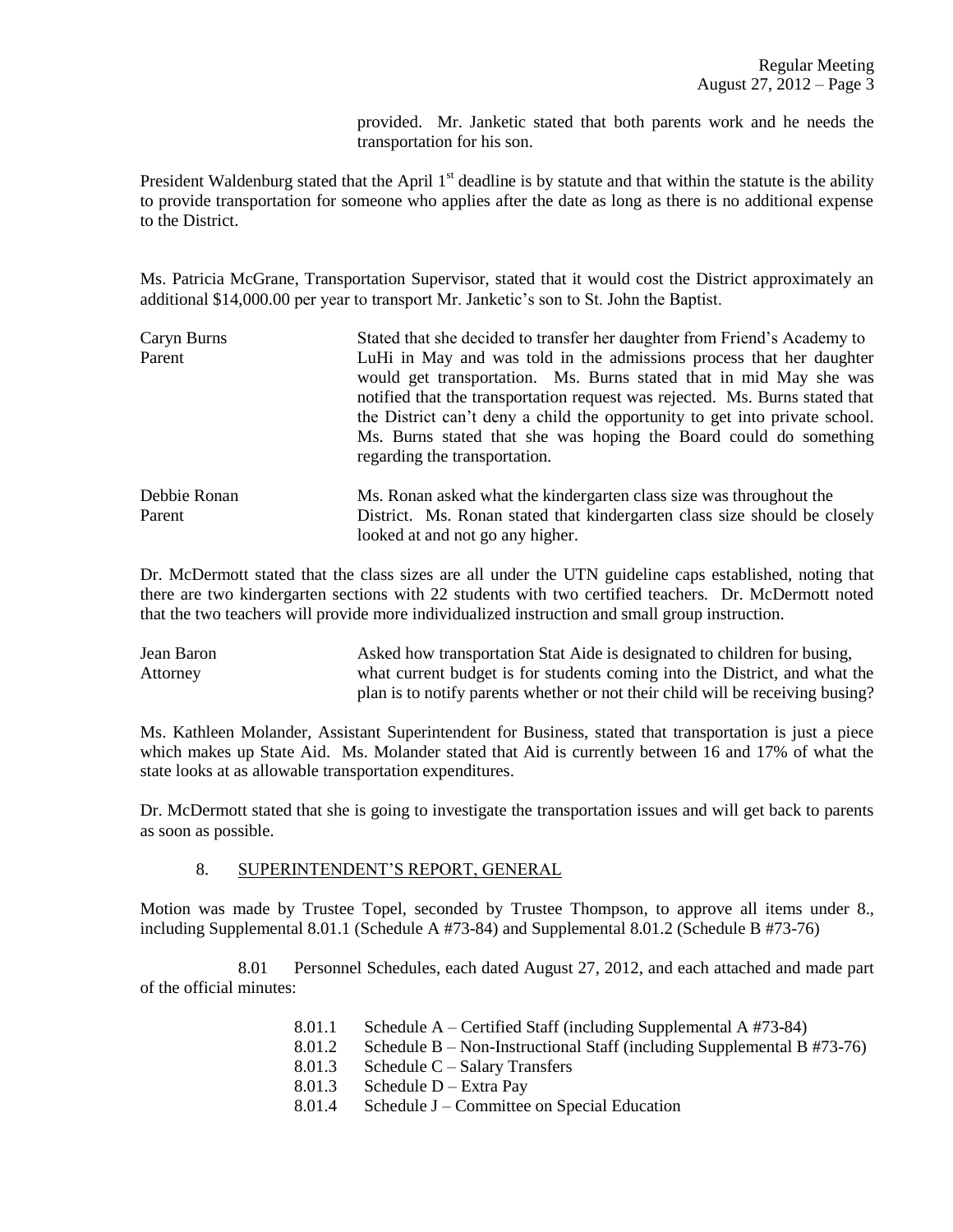President Waldenburg announced the administrative appointments of Mr. Sean Boylan as Interim Assistant Middle School Principal, Mr. Daniel Danbusky as High School Assistant Principal 9-12, and Ms. Melissa O'Malia as District Chairperson of Social Studies

8.02 Approving the following resolution:

"BE IT RESOLVED, that in accordance with Board Policy and State Regulation, the Board of Education approve the appointment of Mr. Joseph Quinn to serve as Impartial Hearing Officer for the purpose of conducting an Impartial Hearing in accord with Policy 4321, Program for Students with Disabilities Under IDEA"

8.03 Approving the District's Shared Decision Making Biennial Review

8.04 Receiving for a first reading and recommending rescinding the following policies:

8.03.1 Policy #1650.1 – *"Candidates to BOCES Board of Education"* 8.03.2 Policy #4134 – *"Tutoring"*

Motion was made by Trustee Sabia, seconded by Trustee Badanes, to sever item 8.05.4

Unanimously carried.

8.05 Receiving for a first reading revisions to the following policies:

|              | 8.05.1<br>8.05.2 | Policy #2000 – "Board Administration Policy"<br>Policy $\#2111$ – "Duties of the Superintendent of Schools: Job |
|--------------|------------------|-----------------------------------------------------------------------------------------------------------------|
| Description" |                  |                                                                                                                 |
|              | 8.05.3<br>8.05.4 | Policy #2111.2 – "Board-Superintendent Relationships"<br>SEVERED                                                |

Vote on Trustee Topel's motion to approve all items under 8., including Supplemental 8.01.1 (Schedule A #73-84) , Supplemental 8.01.2 (Schedule B #73-76), and excluding severed item 8.05.4 was unanimously carried.

There was a brief discussion regarding the pay rates for the lifeguards and verification of the other rates of pay in policy #9511.

Motion was made by Trustee Thompson, seconded by Trustee Sabia, to table item 8.05.4, revisions to policy #9511, until confirmation of pay rates is obtained.

Unanimously carried.

Motion was made by Trustee McCue, seconded by Trustee Topel, to approve all items under 9.

- 9. SUPERINTENDENT'S REPORT FINANCIAL
	- 9.01 Taking specified action on the following BIDS:

## TRANSPORTATION

9.01.1 Award – Transportation for District Students with Disabilities and District Students Attending Out-of-District Schools

> EDUCATIONAL 9.01.2 Award – Musical Instrument Lease-Purchase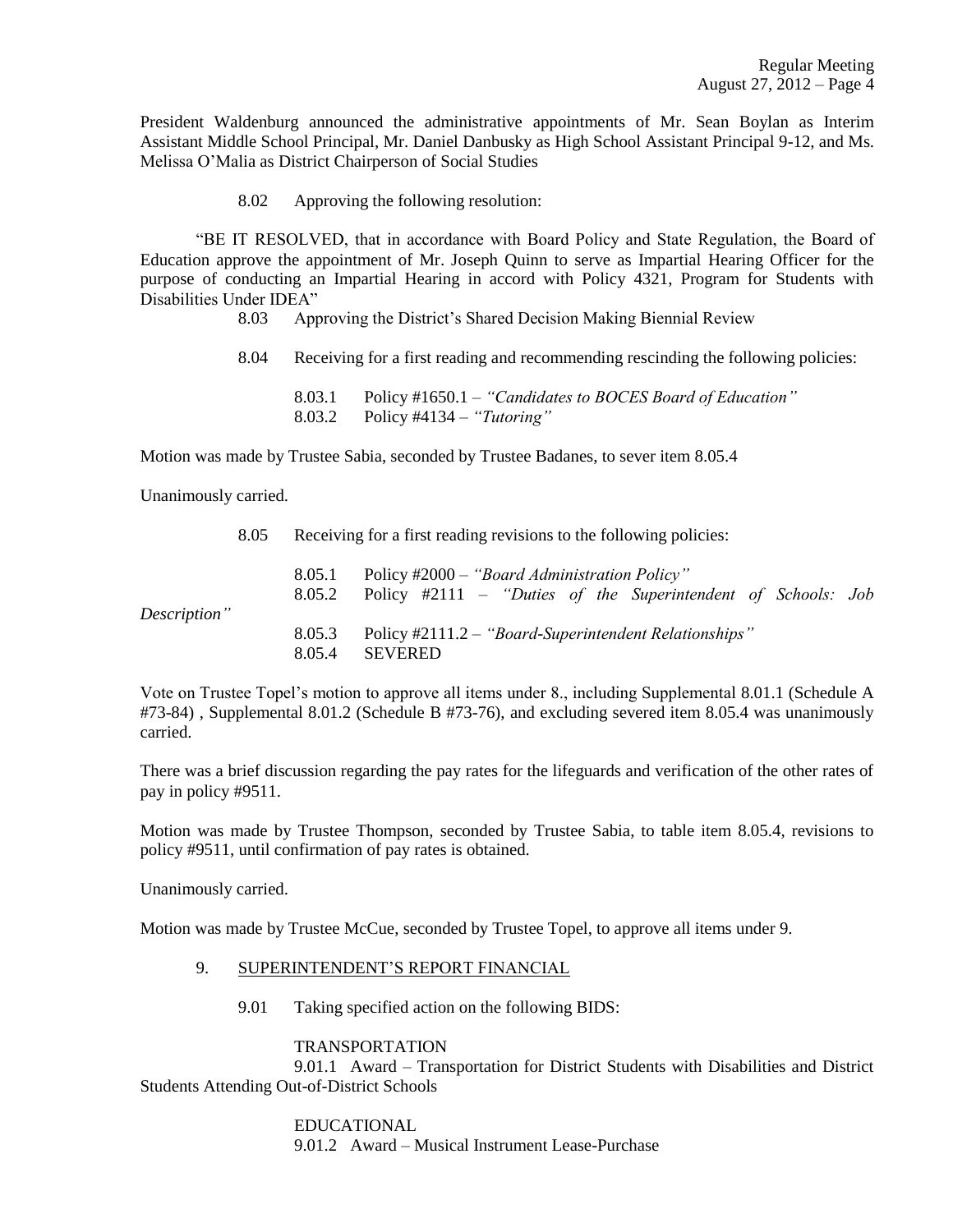|                    | LONG    | <b>ISLAND</b>                   | <b>FOOD</b> | <b>SERVICE</b> | <b>DIRECTOR'S</b> | <b>ASSOCIATION</b> |  |  |  |
|--------------------|---------|---------------------------------|-------------|----------------|-------------------|--------------------|--|--|--|
| <b>COOPERATIVE</b> |         |                                 |             |                |                   |                    |  |  |  |
|                    | 9.01.3  | $Award - Bagels$                |             |                |                   |                    |  |  |  |
|                    | 9.01.4  | Award – Small & Large Equipment |             |                |                   |                    |  |  |  |
|                    | 9.01.5  | Award – Grocery                 |             |                |                   |                    |  |  |  |
|                    | 9.01.6  | Award – Dairy                   |             |                |                   |                    |  |  |  |
|                    | 9.01.7  | Award – Bread                   |             |                |                   |                    |  |  |  |
|                    | 9.01.8  | Award – Beverage                |             |                |                   |                    |  |  |  |
|                    | 9.01.9  | Award – Frozen Food             |             |                |                   |                    |  |  |  |
|                    | 9.01.10 | Award – Direct Diversion        |             |                |                   |                    |  |  |  |
|                    | 9.01.11 | Award – Snacks                  |             |                |                   |                    |  |  |  |
|                    | 9.01.12 | Award – Paper/Disposables       |             |                |                   |                    |  |  |  |
|                    | 9.01.13 | Award - Meat                    |             |                |                   |                    |  |  |  |
|                    | 9.01.14 | Award – Ice Cream               |             |                |                   |                    |  |  |  |
|                    |         |                                 |             |                |                   |                    |  |  |  |

9.02 Authorizing the Board President to execute an Agreement between the Northport-East Northport Union Free School District and Youth Directions and Alternatives C.Y.A., Inc. in the amount of \$32,000.00 for the 2012-2013 school year (\$4,000.00 for general services as stated in the contract, and \$28,000.00 for the employment of a full time street worker)

9.03 Approving an Amendment to the District's 403(b) Plan Document with The Omni Group, third party administrator of the District's 403(b) Plan

9.04 Approving the following resolution:

"RESOLVED, that the Board of Education accept the donation of \$1,024.44 toward the purchase of classroom supplies for Norwood Avenue Elementary School and increase the 2012-2013 budget code A2110.5030.14.0200 by \$1,024.44 for this purpose.

RESOLVED, that the Board of Education hereby approves an increase in the revenue code A2705 of the 2012-2013 budget by \$1,024.44 with the understanding that this increase in revenue is the result of the Norwood Avenue Elementary School participation in the Stop and Shop A+ Bonus Bucks Program"

9.05 Approving the following resolution:

"RESOLVED, that the Board of Education accept the donation of \$588.58 to be used for student programs at Northport High School and increase the 2012-2013 budget code A2110.4010.30.2302 by \$588.58 for this purpose.

RESOLVED, that the Board of Education hereby approves an increase in the revenue code A2705 of the 2012-2013 budget by \$588.58 with the understanding that this increase in revenue is the result of the Northport High School participation in the Stop and Shop A+ Bonus Bucks Program"

9.06 Approving the following resolution:

"RESOLVED, that the Board of Education accept the donation of \$736.49 toward the purchase of e-books for the Dickinson Avenue Elementary School library and increase the 2012-2013 budget code A2610.5020.11.1300 by \$736.49 for this purpose.

RESOLVED, that the Board of Education hereby approves an increase in the revenue code A2705 of the 2012-2013 budget by \$736.49 with the understanding that this increase in revenue is the result of the Dickinson Avenue Elementary School participation in the Stop and Shop A+ Bonus Bucks Program"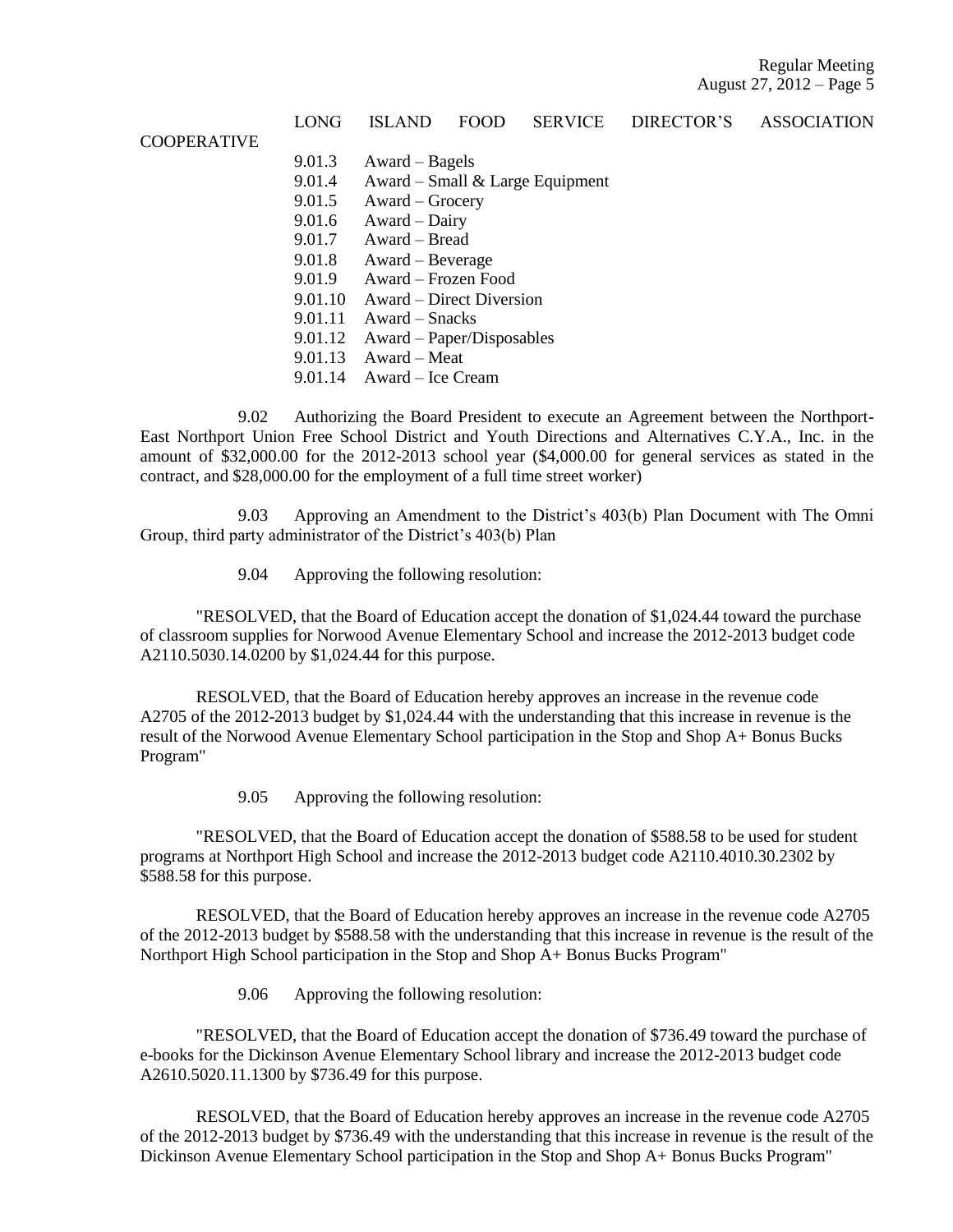9.07 Approving the following resolution:

"RESOLVED, that the Board of Education accept the donation of \$500 from The Suffolk Association of School Business Officials to provide a scholarship to a deserving 2013 Northport High School business student graduate"

9.08 Receiving a \$500 matching donation through the Home Depot Foundation Matching Gift Program to the Lt. Commander Christopher Tragna Memorial Scholarship

9.09 Approving transfer of general fund appropriations in the 2012-2013 budget

9.10 Approving contracts with the following vendors conducting workshops in the District:

9.10.1 LIGALY – Creating Safer Schools for GLBT Young People Workshop on August 29, 2012 - \$167.25

9.10.2 Bias Help, Inc. – Cultural Sensitivity: Dignity for All Students Act Compliance Workshops on August 29, 2012 and September 4, 2012 - \$1,400.00

9.11 Approving a Special Education Services Contract between the Board of Education of the Northport-East Northport Union Free School District and the Board of Education of the Harborfields Central School District for the 2012-2013 school year

9.12 Approving a 2012-2013 Service Agreement between the Board of Education of the Northport-East Northport Union Free School District and Harmony Heights

9.13 Approving a 2012-2013 Service Agreement between the Board of Education of the Northport-East Northport Union Free School District and S.A.I.L. at Ferncliff Manor

9.14 Approving a 2012-2013 Service Agreement between the Board of Education of the Northport-East Northport Union Free School District and Cleary School for the Deaf

9.15 Approving a 2012-2013 Service Agreement between the Board of Education of the Northport-East Northport Union Free School District and NSSA/The Martin C. Barell School

9.16 Approving a 2012-2013 Service Agreement between the Board of Education of the Northport-East Northport Union Free School District and Maryhaven

9.17 Approving a 2012-2013 Special Education Services Contract between the Board of Education of the Northport-East Northport Union Free School District and the Board of Education of the Commack Union Free School District

9.18 Approving the following Treasurer's Report and Monthly Summary of Receipts and Disbursements:

- 9.18.1 Treasurer's Report for the period May 1, 2012 through May 31, 2012
- 9.18.2 Monthly Summary of Receipts and Disbursements for May 2012
- 9.19 Approving the Student Activity Account Reports for May 2012 from:
	- 9.19.1 Northport High School
	- 9.19.2 East Northport Middle School
	- 9.19.3 Northport Middle School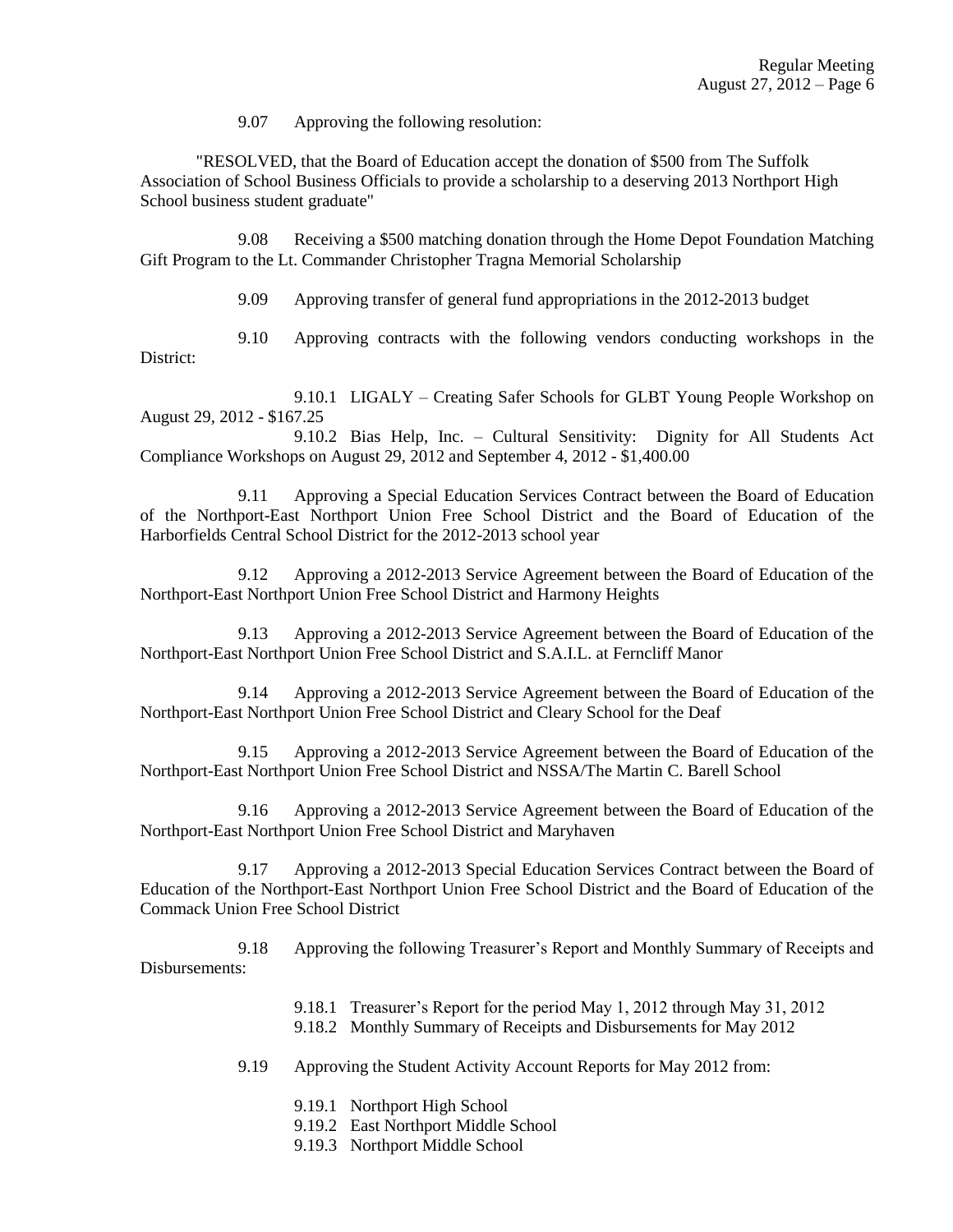- 9.20 Approving the Schedule of Investments as of May 31, 2012
- 9.21 Approving the Collateral Schedule for May 2012
- 9.22 Approving the Bank Reconciliation Report for the Month Ended May 31, 2012
- 9.23 Approving the Monthly Revenue and Budget Status Report as of May 31, 2012

9.24 Approving contracts with the following vendors to make equipment repairs as needed for the District:

- 9.24.1 All Island Business Equipment not to exceed \$350
- 9.24.2 Cannon USA not to exceed \$500
- 9.24.3 Computer Equipment Services not to exceed \$200
- 9.24.4 Hopkins Audiometer not to exceed \$450
- 9.24.5 J & B Musical Instruments not to exceed \$1500
- 9.24.6 Kiln-Ray Services not to exceed \$1000
- 9.24.7 Mahler Appliance Service not to exceed \$200
- 9.24.8 Networks and More not to exceed \$3700
- 9.24.9 Neptune Piano not to exceed \$500
- 9.24.10 Nikon not to exceed \$1000
- 9.24.11 Presstek, Inc. not to exceed \$1000
- 9.24.12 Strings & Bows not to exceed \$1000

9.25 Approving the Internal Audit Report on Information Technology for the period July 1, 2011 through April 17, 2012

Trustee Rapiejko stated that at the June 12<sup>th</sup> Audit Committee Meeting, the Internal Audit Report on Information Technology was recommended for approval unanimously by those members present.

9.26 Approving the Type A lunch prices for 2012-2013 at \$2.15 for elementary (grades K-5) and \$2.40 secondary (6-12)

Vote on Trustee McCue's motion to approve all items under 9.0 was unanimously carried.

## 10. SUPERINTENDENT'S REPORT – FOR INFORMATION ONLY

10.01 Claims Auditor's Report for Warrants and Schedule of Claims and Payroll Audit

10.01.1 Warrants and Schedule of Claims for payments dated: May 2012 (Wire Transfer Report), May 4, 2012 (Payroll Trust & Agency Warrant), May 15, 2012 (Accounts Payable Warrant), May 18, 2012 (Payroll Trust & Agency Warrant), May 31, 2012 (Accounts Payable Warrant), May 2012 (Claims Audit Report)

10.01.2 Payroll Audit for distributions dated May 4, 2012 (Fifth Avenue Elementary School)

## 11. UNFINISHED BUSINESS

12. NEW BUSINESS

Dr. McDermott stated that school is scheduled to start on Wednesday, September 5<sup>th</sup> and Superintendent's Conference Day will be held on Tuesday, September 4<sup>th</sup>.